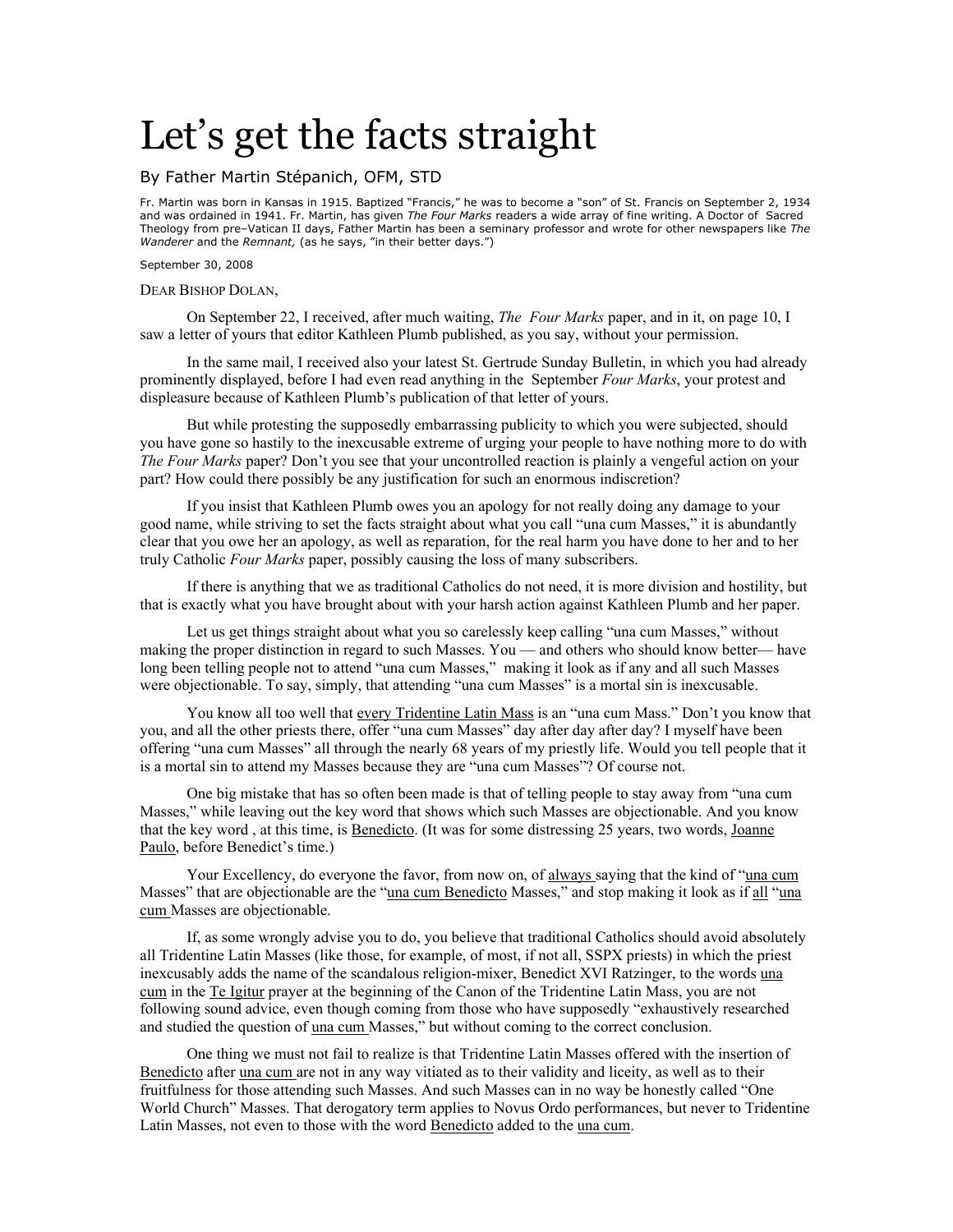The priest offering a valid Tridentine Latin Mass who adds the word Benedicto to the una cum is, of course, seriously mistaken, whether he realizes it or not. What he does is objectively, in itself, seriously sinful, even if subjectively, in his own mind, he mistakenly thinks he is doing the right thing.

 As for traditional Catholics who attend such una cum Benedicto Masses, because they have no other Tridentine Latin Mass within reasonable distance to go to, they must never approve of the priest adding Benedicto to una cum, nor may they be indifferent about the priest doing so, nor may they ever get the idea that it really makes no difference whether they go to a St. Gertrude Church type of una cum Mass or to an SSPX church type of such a Mass, in which Benedicto is added to the una cum.

 And let it be clearly understood that, if we concede that traditional Catholics, with no other Mass available to go to than an SSPX una cum Benedicto Mass, may lawfully go to such an SSPX Mass for the sake of the graces needed and desired, we by no means concede that they may also get involved with in any and all SSPX activities that take place in a "B16 is pope" atmosphere. We concede only that, by way of exception, they may legitimately choose to go to SSPX una cum Benedicto Masses instead of being obliged to stay home as home-aloners. But once they are able to go again to the kind of una cum Masses that are offered at true traditional churches, they must stop going to the una cum Benedicto Masses altogether. They must never forget that the name of a pope-pretender, such as the name of the religionmixer B16, cannot lawfully be given the honorable place reserved only for the names of true Catholic popes after the words una cum at the beginning of the Canon of the Tridentine Latin Mass.

 Let us repeat once again, and as often as necessary, that a priest who, whether knowingly or supposedly innocent ignorance, adds Benedicto to the words of the una cum in his offering of the Tridentine Latin Mass does not and cannot, ruin the inherent value and fruitfulness of that Mass, which retains all its God-given holiness, whether the priest is in a state of grace or in the state of mortal sin. We have known from time immemorial that there have been priests who, most unfortunately, have been in the state of mortal sin while offering Holy Mass, yet their lack of personal holiness has not destroyed the infinite holiness of their Masses.

 You surely must remember that Canon 2261, of the 1917 *Code of Canon Law*, clearly states that "the Faithful may, for any just reason, ask for the sacraments and sacramentals from an excommunicated person…" As you can readily understand, a priest who knowingly and willfully adds the name Benedicto to the una cum prayer of the Canon of the Mass, while fully aware that religion-mixer B16 cannot possibly be a true Catholic pope, must certainly be *ipso facto* excommunicated. And you know that, by Church law, the faithful may lawfully attend his Masses and receive Communion from his excommunicated hand.

 Your Excellency, you may have felt much embarrassment on reading this letter, or you may have even had difficulty suppressing angry thoughts. Still, you know that my aim in writing has been to get right to the point and to set the facts straight. You have no reason to complain that I have thereby shown disrespect towards an "ecce sacerdos magnus, qui in diebus suis placuit Deo …"

 You will probably welcome words of prayer such as these: Veni, Domine Jesu, veni velociter et salva Ecclesium Tuam et fidem nostrum, et libera nos propter Nomen Tuum. Et Jam noli tardare amplius, Domine, et propitious esto mihi vilissimo peccatori. Hasten the relief of Thy children engendered by Thy Most Precious Blood.

Pax et Bonum,

Father Martin Stépanich, OFM, STD

March 2009 issue of The Four Marks:

## Attendance at "*Una Cum Benedicto*" Tridentine Latin Masses

Our Lord's "Little Flock" of today's genuine traditional Catholics, scattered about as it is in various places, has the distinction of preserving intact the Tridentine Latin Mass as it was put before the Catholic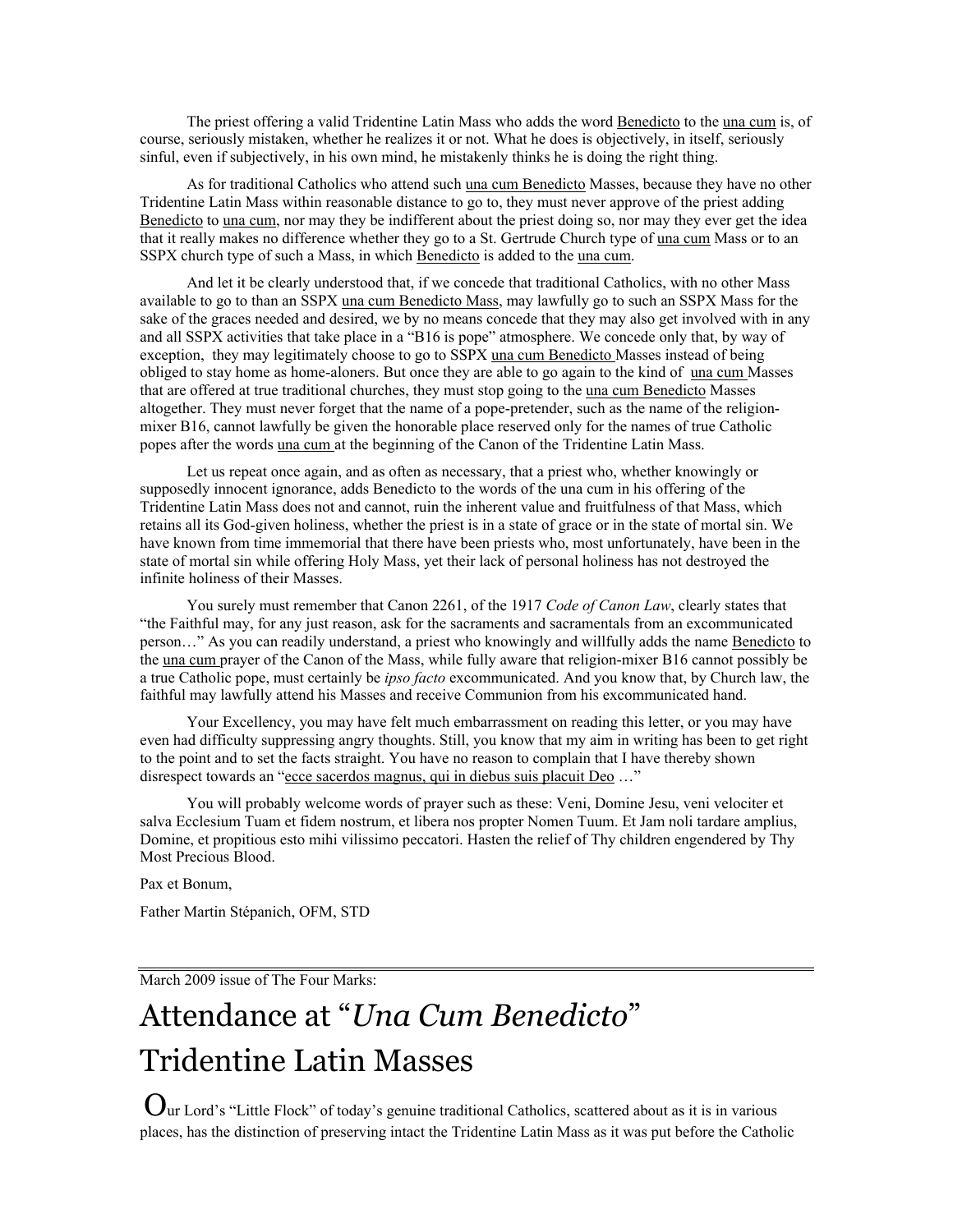world by Pope St. Pius V in 1570, in response to a directive of the Ecumenical Council of Trent (1545- 1563). In his *Quo Primum* decree of July 19, 1570, the Holy Father declared that his objective was to "restore", as he worded it, the ancient "norm and rite of the Mass of the Fathers" – that is, the norm and rite of the Latin Mass as it was offered by popes and bishops and priests since the early years of the Church's existence.

 A strange development of these distressing Vatican II times is the fact that the Tridentine Latin Mass is now being offered by bishops and priests of two conflicting groups. One groups of today's truly traditional bishops and priests offering the Tridentine Latin Mass leaves out completely the name of any pope from the *una cum* phrase that comes up towards the end of the *Te Igitur* prayer with which the Canon of the Tridentine Mass begins. Those who use hand missals, such as Father Lasance's missal or St. Andrew's missal, will know right away just where the *una cum* phrase comes up in the Mass, and will know what it means.

 The other group, on the contrary, does the untraditional and decidedly un-Catholic thing of inserting into the *una cum* phrase the name of the current modernist occupier of Peter's Papal Chair (called also the Holy See). At this time, it is the name of modernist Benedict XVI (Ratzinger) that is added to the *una cum* phrase, making it an *una cum Benedicto* phrase. The full wording of that phrase, as it is given in the altar missal used by the priest, is *una cum famulo tuo Papa nostro N.*—that is, "together with Thy servant, our Pope, N." Before Benedict, it had been the name of modernist John Paul (Wojtyla) that was put into the *una cum* phrase for some almost endless 25 years, and before him it was modernist Paul (Montini) and modernist John (Roncalli).

 Both groups are really sedevacantist in regard to the vacancy of the Holy See that is caused by the death of a true Catholic pope, or by a pope's resignation (which did happen once, many centuries ago). But the vacancy issue that divides the two groups today is the vacancy of Peter's Chair that is brought about by modernist claimants and occupiers of that Chair who have not been professing nor practicing the traditional and unchangeable Catholic Faith for practically the past 50 years, and who therefore did not really belong on the Papal Chair of infallible truth and supreme authority.

 Benedict XVI (b16), the present illegitimate occupier of Peter's Chair, plainly does not profess nor teach nor defend the complete and unchanged traditional Catholic Faith. In fact, his brand of supposedly "catholic" religion is a mixture of religions. As the whole world has been able to see, B16 has been boldly and brazenly associating and collaborating with leaders of other religions in their kind of manmade religious performances, in open contradiction to the one and only true Christian religion established by Our Lord Jesus Christ.

 A man like that cannot possibly be a true Catholic pope, nor can he be honestly addressed as "The Holy Father". He is not even a genuine Catholic. And that means that the Chair of Peter is in reality vacant, even with B16 all dressed up as a pope occupying it. That is what is meant by that word "sedevacantism" which is used so much today—that is, the vacancy caused by a no-pope illegitimately occupying the Papal Chair.

 The first of the two groups mentioned above includes, for example, the famed "Legendary Nine", that is the nine priests dismissed from the Society of St. Pius X (SSPX) by Archbishop Lefebvre long ago, with some of those priests now being bishops. That first group includes also those of the so-called "Thuc line" (after Archbishop Thuc), as well as those of the Spokane-based CMRI—plus others, including even some lone Franciscans.

 The second group includes mainly, but not only, those of the SSPX, such as it is today, that is, a mixed confusion of ant-sedevacantism, inasmuch as it mistakenly and stubbornly looks upon B16 as being a legitimate occupier of Peter's Chair, and at the same time of sedevacantism, inasmuch as it stubbornly persists in disobeying B16 in refusing to go along with all of his aberrations – as if telling him that, for them, he is not really the pope, and therefore, the Papal Chair is really vacant.

 Such being the confused and confusing situation facing today's traditional Catholics, they are in the perplexing position of being obliged to decide whether it is ever lawful for them to attend the otherwise valid Tridentine Latin Masses of the SSPX, despite the presence of no-pope religion-mixer B16's name in the Canon of those Masses. There are variations of understanding and practice among sedevacantist traditional Catholics as to the lawfulness of them attending *una cum Benedicto* Masses.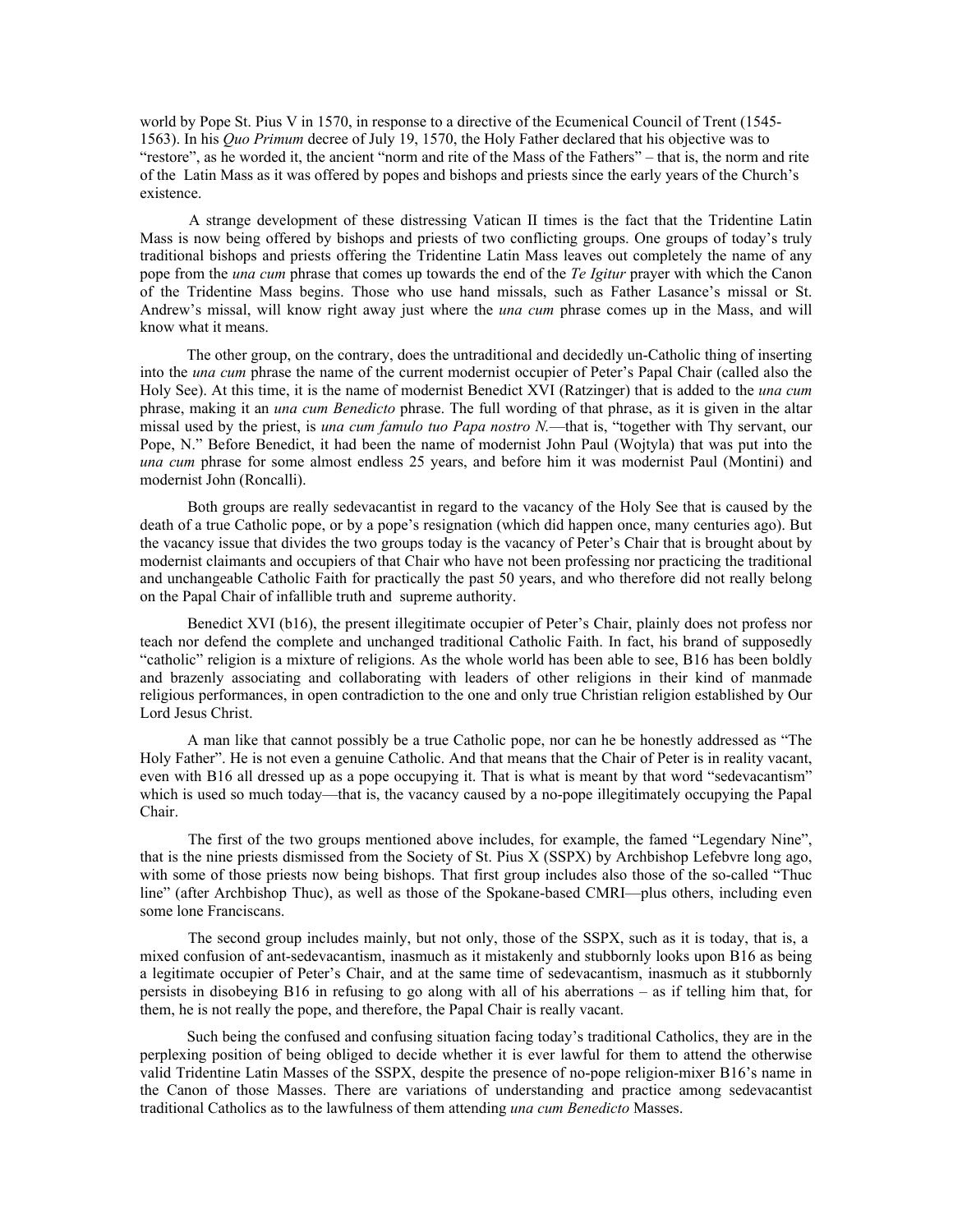Many traditional Catholics are fortunate enough—*Deo gratias*!—to be living within reachable distance of a sedevacantist church, or Mass location, where they can always attend a *Benedicto*-free Tridentine Latin Mass. However, if for some serious reason or other they are unable to get to their own usual sedevacantist church on a given Sunday (for example, because of bad weather conditions), yet are able to get to a near-by anti-sedevacantist SSPX church featuring the *una cum Benedicto* Mass, some of them will decide simply to stay home, not wanting to be part of such a Mass.

 Others among them, on the contrary, decide to go anyway to an SSPX *una cum Benedicto* valid Tridentine Latin Mass figuring that in such a case they surely would be justified in so doing provided that they do not consent to the priest adding the name of B16 to the *una cum* phrase. And then there are still others in whose region or country there is no B16-free Tridentine Latin Mass at all to go to, while there is an SSPX *una cum Benedicto* Mass within reach. They, too, would believe that they are justified in attending such a validly offered Mass, as long as they do not approve of the priest giving honorable mention in the Mass to a false pope.

Which is the right decision for sedevacantist traditional Catholics to make on this puzzling headache issue? Is it, as some believe, never lawful to attend any *una cum* Benedicto Mass for any reason whatsoever, no matter how valid and Catholic it may otherwise be? Does the name of a false pope in the Canon of the Mass so vitiate the Mass that it is unfit to be attended by conscientious traditional Catholics? Are the act of offering the Mass by the priest and his act of naming a false pope so closely bound up together that the Mass cannot be spiritually beneficial to those attending the Mass if the name of a false pope is included in the prayers of the Mass? Does the very presence of traditional Catholics at an *una cum Benedicto* Mass automatically an unavoidably mean that they ratify and consent to the naming of B16 in the Mass?

 We naturally had to wonder if there is some kind of teaching of popes and theologians of pre-Vatican II times that would help clear up things for us on that thorny *una cum Benedicto* issue.

A determined and well-meaning attempt to settle things on that issue has indeed been made, although the purpose was decidedly one-sided, inasmuch as the idea was to prove that in no way could traditional Catholics ever lawfully attend *una cum Benedicto* Masses. Research, described a "exhaustive research", has come u with the statement that "various popes and pre-Vatican II theologians taught that the laity who assist actively at mass, in so doing manifest their consent and moral cooperation with the priest as he offers the Sacrifice," but also to his adding of the name of B16 to the Canon of the Mass.

 However, it is as plain as could be that there is no indication whatsoever, in the above quote, that the popes and pre-Vatican II theologians referred to gave any thought at all to Masses with the name of a false pope in the *una cum* phrase of the Canon. They undoubtedly had in mind the kind of Mass they knew, that is , the traditional Latin Mass of the ages, not anything like the *una cum Benedicto* Masses that we know today.

 The unquestionable fact is that the popes and theologians of pre-Vatican II times did not see with their own eyes the Modernist popes promoting a plainly new un-Catholic religion, the way we have been doing, nor did they hear with their own ears the false teaching of modernist popes and theologians, nor did they ever get to read their modernist un-Catholic writings. So they did not have occasion to warn against, and condemn, Masses like the *una cum Benedicto* Masses that today's traditional theologians, as well as informed lay Catholics, have been obliged to condemn repeatedly in these Vatican II times. Pre-Vatican II popes and theologians did not address the *una cum Benedicto* Mass issue, of which they knew nothing first hand the way we have known it.

If we try to use the words of popes and pre-Vatican II theologians, as already quoted above, and make them say that attendance at *una cum Benedicto* Masses is always absolutely forbidden under any and all circumstances, it is we who are really doning that kind of forbidding, not the popes and the pre-Vatican II theologians. Just try to find anything in the popes and pre-Vatican II theologians that totally and absolutely forbids any and all attendance at *una cum Benedicto* Masses by traditional sedevacantist Catholics. It just isn't there!

 A second quote resulting from the afore-mentioned "exhaustive research" tells us that "the Fathers of the Church, as well as Pope Pius XII, in his Encyclical *Mediator Dei*, teach specifically that the faithful who actively assist at Mass ratify, assent to, and participate in the prayers of the Canon that the priest recites."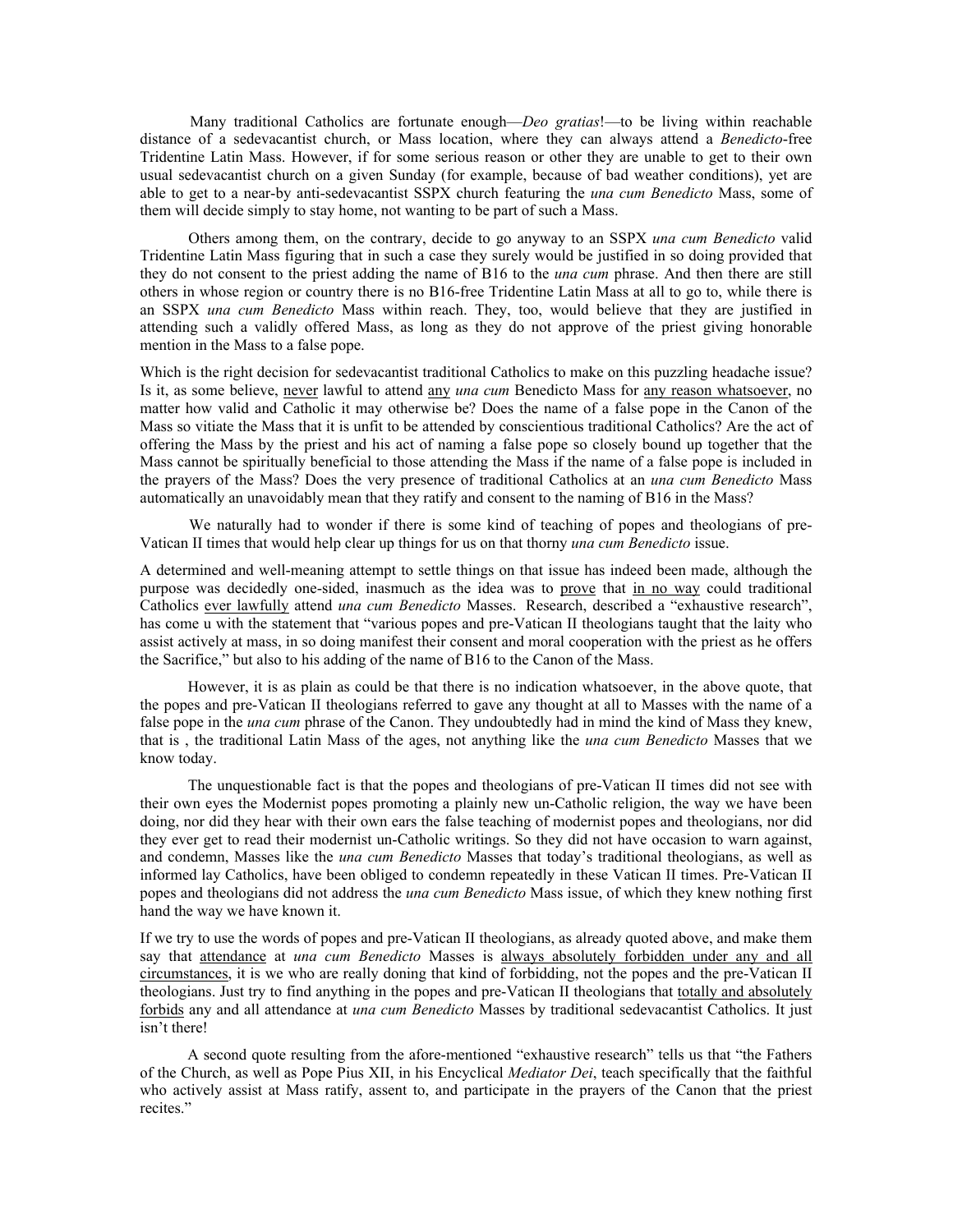What that second quote really does is to stress the fact that the faithful attending Mass are not there merely as spectators watching the priest perform at the altar. No, they are present at Mass to unite themselves with the priest in heart and mind and intention as he offers the Sacrifice. It is not enough for the faithful to be there at Mass only bodily, while maybe saying prayers of their own that have no connection with the Mass.

 The faithful attending Mass are there as one with the priest, so that the Mass is being offered by the priest and the faithful together. The priest alone has the power to offer the Mass and to consecrate, but the faithful unite themselves with the priest, as he offers the Mass, though not as he consecrates. The idea that the faithful as closely united with the priest in the offering of the Mass runs all through the various prayers of the Sacrifice. For example, "*offerimus*", that is, "we offer" – also, "pray that my sacrifice and yours may be acceptable before God the Father Almighty."

 And that is the issue which the second quote given above really addresses –that is, the issue of the union of the attending faithful with the offering priest. And that is why that second quote says that the faithful "ratify, assent to and participate in the prayers of the Canon that the priest recites." Those prayers of the Canon which the Fathers and Pius XII, were undoubtedly referring to were the traditional fully Catholic prayers of the Mass as they were always recited before Vatican II, without any false pope's name being mixed into the prayers. The Fathers and Pius XII, as well as the pre-Vatican II theologians, did not have occasion to warn about attendance at Masses giving recognition to a false pope. They did not address an issue like that because such an issue did not as yet exist.

 Even if we recognize the fact that sedevacantist traditional Catholics definitely can, for the right reason and with the right attitude, lawfully attend valid SSPX *una cum Benedicto* Tridentine Latin Lasses by not consenting to the naming of the pope-pretender B16 in the Canon, we may still have reason to advise caution if we see that some may have the reckless and careless notion that the priest can say what he wants in the prayers of the Mass, just so they have a valid Mass to attend. Such an attitude is inexcusable.

 A very disturbing thing about attendance at una cum Benedicto Tridentine Latin Masses is the fact that it is an awful sin to give honorable mention in the Holy Sacrifice to a false pope. To put it bluntly, it is a mortal sin—that is, in itself, considered objectively, it is plainly mortally sinful. To what extent SSPX and other priests naming a false pope in the Canon of the Mass are subjectively guilty before God —that is consciously and knowingly—that is something that only God can judge accurately and correctly.

 But even though it is in itself and objectively mortally sinful for a priest to add the name of a nopope to the *una cum* phrase of the Canon, that mortally sinful action can in no way change the nature of the Sacrifice itself, nor nullify its validity, nor lesson its spiritual value for those attending it.

 The situation created by naming a false pope in the Mass has been called a "mortal sin situation." It helps to understand how we should look upon such a "mortal sin situation" if we consider the fact that in this sinful world we are constantly running into "mortal sin situations." We do so, for example, just by living with mortal sinners, maybe even in our own family circles; or, in dealing with and cooperating with such sinners at work or play or leisure; or, in business deals, in shopping in stores whose owners and managers approve of and promote, for example, abortion and sodomy and other evils; or, owners who are part of some evil secret society. Even such a thing as having to go through store check-outs displaying all those raw flesh mortal sin magazines is plainly an unavoidable "mortal sin situation." And how could we possibly avoid all the ubiquitous raw flesh mortal sin creatures that infest just about every place on earth, sparing not even Our Lord's Real Presence in the Blessed Sacrament.

What we cannot fail to understand is that being unavoidably caught in a "mortal sin situation" does not mean that we necessarily "ratify, assent to, and participate in" the mortal sins in question. Similarly, neither are traditional Catholics automatically and necessarily and unavoidably guilty of "ratifying, assenting to, and participating in" the mortal sin of naming a false pope in otherwise valid *una cum Benedicto* Tridentine Latin Masses, if they attend such Masses for a justifiable reason and with the right attitude of mind.

 Some might wonder what happens to the two words, *una cum* ("together with") when there is no pope to be named in the *una cum* phrase. The truth is that those two words are still needed for mentioning the name of the bishop of the diocese in which the priest is offering Mass. Thus: *una cum antistite nostro, N.* (That is, "together with our bishop, N."). When Pope Pius XII died in 1958, priests living in the